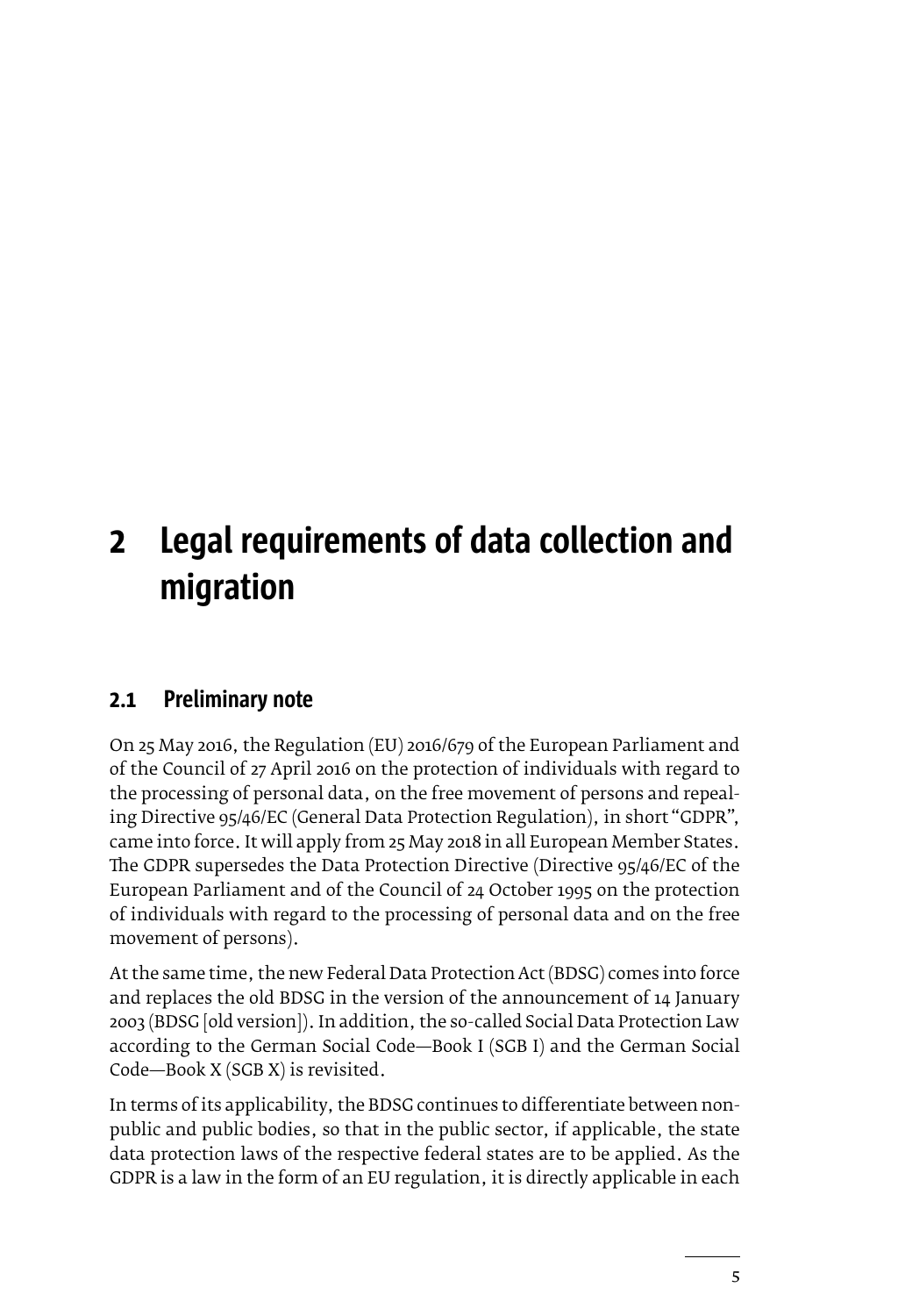European member state. Therefore it is to be applied parallel to the BDSG, the state data protection laws and specific data protection laws; however, in the case of a conflict, the GDPR will have to be applied with priority.

As of 25 May 2018, the following regulatory areas are relevant for German data protection law: the GDPR, as well as the BDSG and the state data protection laws. These are supplemented by sector-specific data protection laws.

This report focuses on the new legal situation as of 25 May 2018. The previous legal framework is compared in individual cases in order to present the situation comprehensively.

# **2.2 Applicability of data protection law**

Data protection law objectively applies to the processing of personal data by or on behalf of a so-called "controller" (under German law often referred to as "responsible body").

## **2.2.1 Controller**

Under the GDPR, the term "Responsible body" from Data Protection Directive is replaced by the term "controller" (Art. 4 para. 7 GDPR), which is defined as follows:

*"(…) the natural or legal person, public authority, agency or other body which, alone or jointly with others, determines the purposes and means of the processing of personal data."*

This refers to the natural person, legal entity or authority as such. The data protection rights and obligations are linked to the controller, so the controller is the norm addressee.

The University Medicine Greifswald, a body governed by public law, acts as the operator of the transnational fracture registry platform in the context of the Baltic Fracture Competence Centre. Therefore, it is the responsible body or, according to new law, the controller as far as it determines the means and the purpose of the processing of personal data. The Trusted Third Party processes patient identifying data and is legally a part of the University Medicine Greifswald. In the following, only the term *controller* will be used.

#### **2.2.2 Processing of Personal Data**

Data protection law is only applicable if personal data are processed. According to Art. 4 No. 1 GDPR personal data is defined as: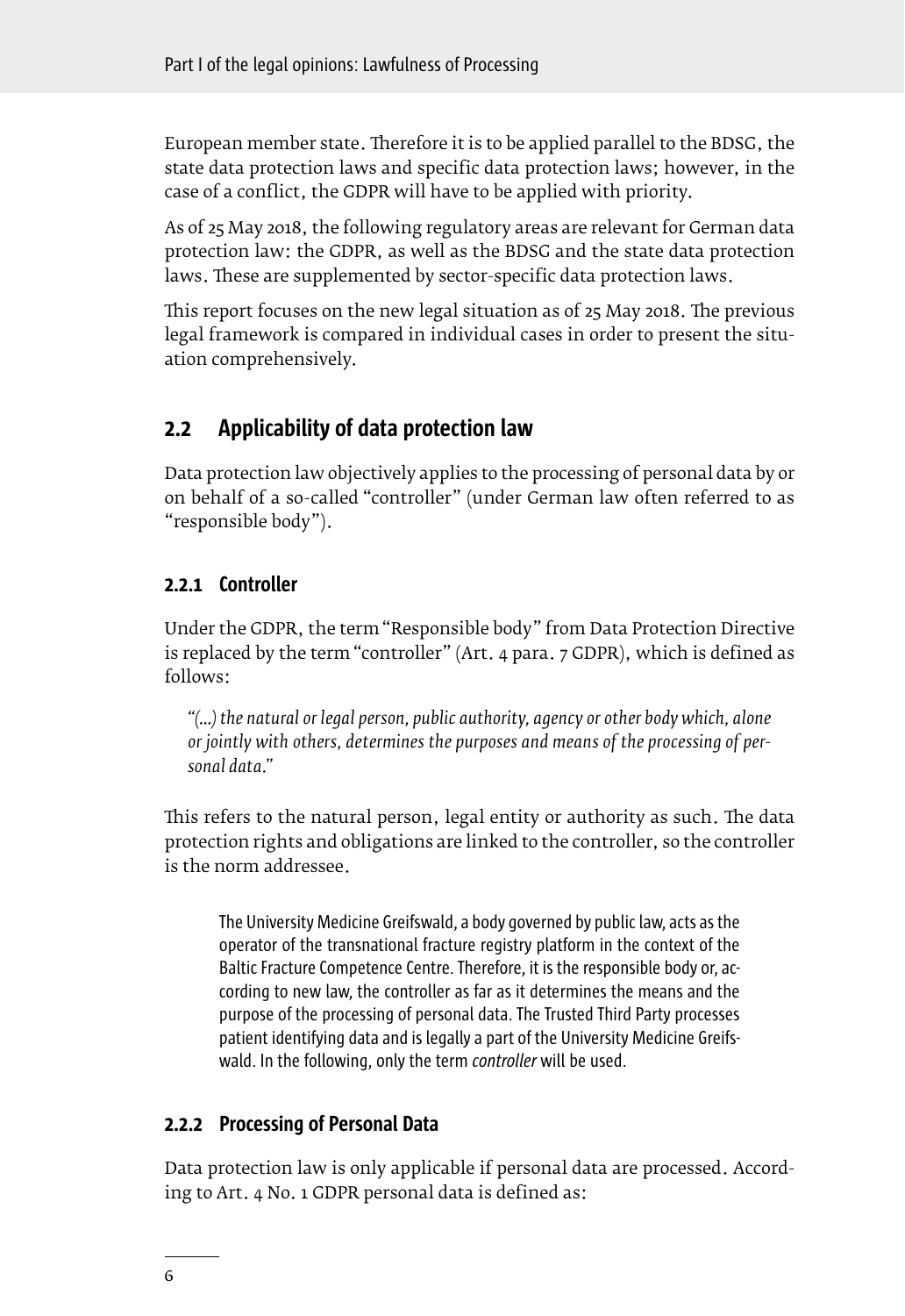*"any information relating to an identified or identifiable natural person ('data subject'); an identifiable natural person is one who can be identified, directly or indirectly, in particular by reference to an identifier such as a name, an identification number, location data, an online identifier or to one or more factors specific to the physical, physiological, genetic, mental, economic, cultural or social identity of that natural person."*

The relevant data within the Baltic Fracture Competence Centre are, without doubt, to be classified as personal data.

However, data protection law does not apply to anonymised data. Anonymised data is the opposite of personal data, as the personal reference has been removed in such a way that it cannot be restored at all, or at least not with the means that would be likely to be used in general (see recital 26 GDPR) because of the cost of doing so because it would require a disproportionate amount of time, money and manpower so that the risk of identification would de facto be negligible.<sup>2</sup>

Pseudonymised data have a special status. A pseudonymisation can lead to an anonymisation, depending on who can uncover the pseudonym. The term pseudonymisation of data in Article 4 No. 5 GDPR<sup>3</sup> is defined as:

*"the processing of personal data in such a manner that the personal data can no longer be attributed to a specific data subject without the use of additional information, provided that such additional information is kept separately and is subject to technical and organisational measures to ensure that the personal data are not attributed to an identified or identifiable natural person."*

The "additional information" can also be referred to as the assignment rule: it allows to assign a pseudonymised record to a natural person again. The difference between anonymisation and pseudonymisation can be depicted as follows: In the case of a pseudonymisation, it is assumed that the assignment rule still exists and, therefore, in any case, for the person who has access to the rule, the data record can be related to a natural person with relatively little effort. A pseudonymisation reduces the risks for the rights and interests of the person concerned as the relevant connections can only be made if the assignment rule is known. Nevertheless, it continues to be personal data for those, who know the assignment rule, which is why the data is subject to the GDPR, as well as the BDSG and the state data protection laws. This case is only different, if and only if the assignment rule still exists but cannot be accessed by a third party. The data is to be considered personal data in respect to one

<sup>2</sup> Still with regard to the old legal situation and with reference to the statements of the Advocate General: ECJ, C-582/14, ECLI:EU:C:2016:779—Breyer, marginal 46.

<sup>3</sup> See also Section 3 para. 6a BDSG [old version].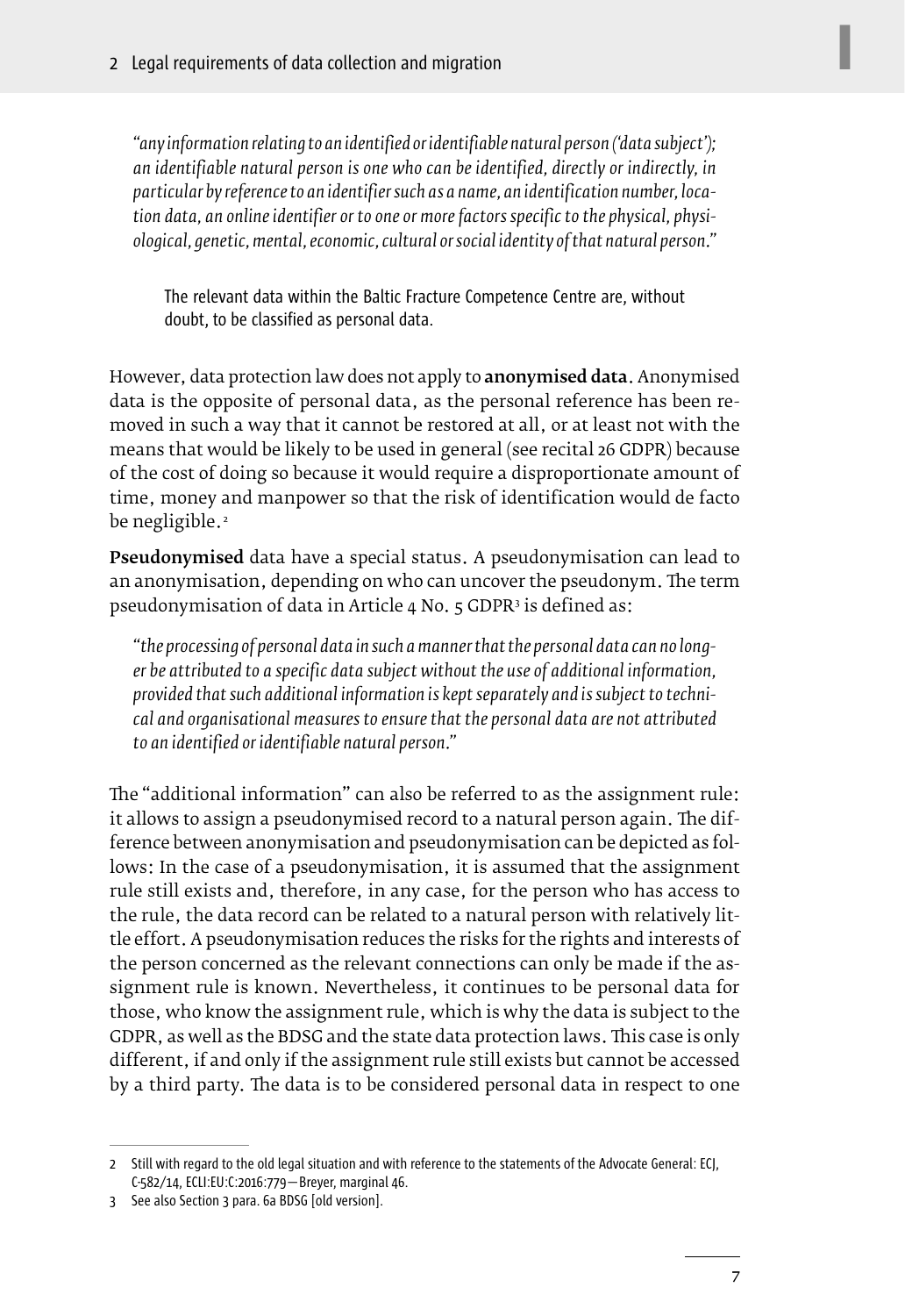body, whereas it appears as non-personal to another body (so-called relativity of the personal reference). The European Court of Justice (ECJ) also has a relative understanding in this sense. The ECJ assumes that the additional knowledge of a third party, that is the knowledge of the assignment rule, also for the ignorant party is attributable in those cases in which the ignorant party has legal means to access the assignment rule. 4

The collection of data for the Baltic Fracture Competence Centre is to be pseudonymized according to concepts of the MOSAIC project, whereby the pseudonym allows a conclusion to the country of origin. In principle, it is not possible to restore any initial values from the pseudonym, however, a de-pseudonymization can be carried out in individual cases with the TTP being involved.

It must therefore be noted that personal data are processed within the scope of the Baltic Fracture Competence Centre—despite the pseudonymization.

# **2.3 Collection of personal data concerning health of patients for the registry in Germany**

## **2.3.1 Introduction**

As already stated, as of 25 May 2018, the GDPR primarily governs data protection law in Germany. Due to the numerous exemption clauses in the GDPR, however, the BDSG, the state data protection laws as well as additional sectorspecific data protection laws may also apply.

In the following part of the legal opinion; firstly, it will be examined whether data transfers under the GDPR are permissible and to what extent the BDSG-new, the state data protection laws and the social data protection law must be considered. Secondly, the professional and criminal admissibility will be considered.

## **2.3.2 Admissibility according to GDPR and BDSG**

#### **Fundamentals**

With regard to the handling of personal data, in the field of data protection law a prohibition with reservation of permission applies; meaning the processing of personal data is only lawful if a statutory provision allows it or the consent of the data subject has been obtained. Accordingly, Art. 6 para. 1 GDPR states that the processing of personal data will for example be lawful if the data subject has consented to the processing for one or more specific purposes. For particularly sensitive data such as data concerning health, stricter requirements apply according to Art. 9 GDPR.

<sup>4</sup> ECJ, C-582/14, ECLI:EU:C:2016:779—Breyer.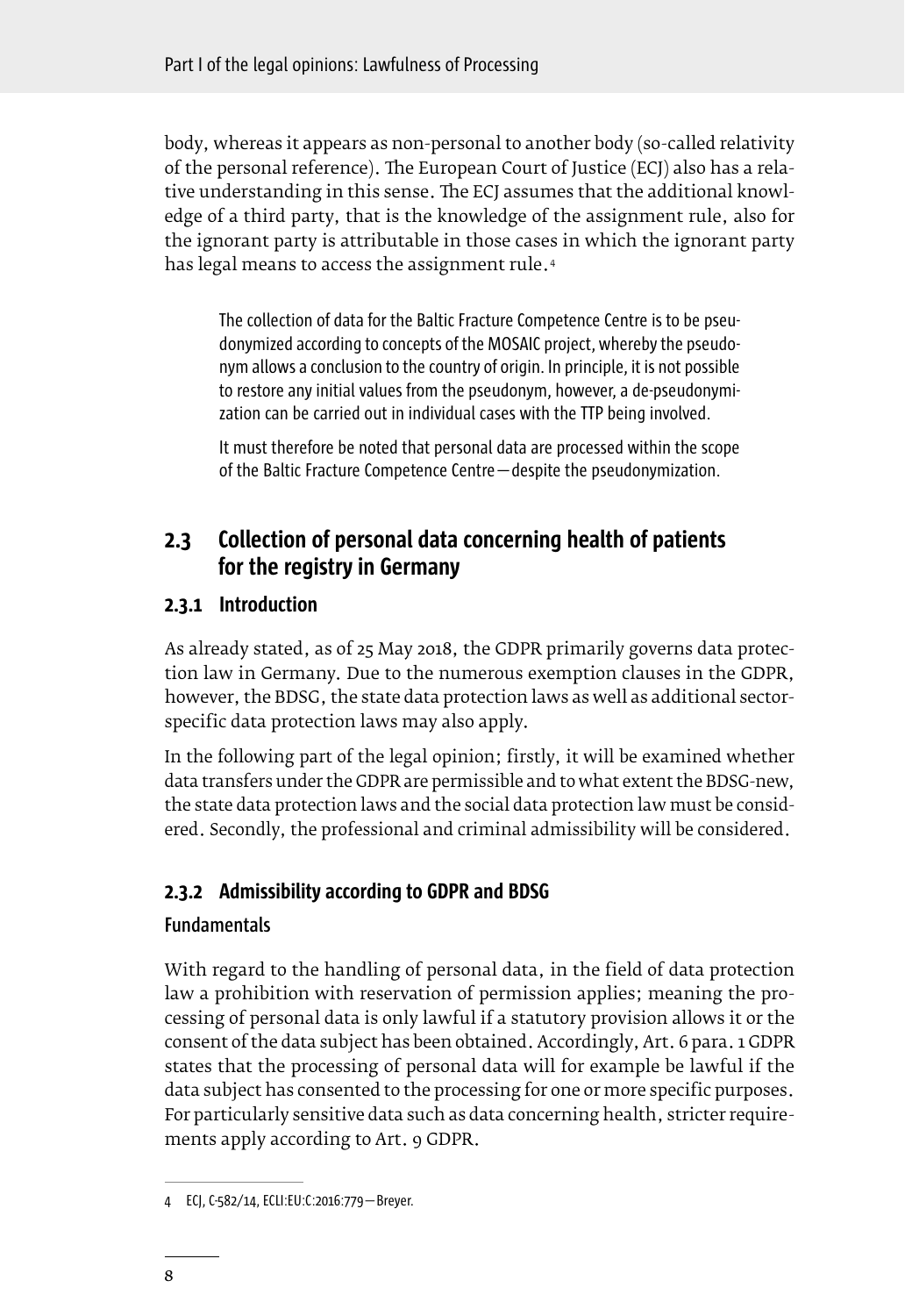#### Art. 4 No. 15 GDPR defines data concerning health as

*"personal data related to the physical or mental health of a natural person, including the provision of health care services, which reveal information about his or her health status."*

At first, data concerning health is subject to a preventive ban, as Art. 9 para. 1 GDPR in principle prohibits the processing. However, in accordance with Art. 9 para. 2 GDPR, this does not apply, inter alia, if the data subject has expressly consented to the processing of the personal data mentioned for one or more specified purposes, unless, under Union law or the law of the Member States, the prohibition under paragraph 1 cannot be waived by the consent of the data subject (Art. 9 para. 2[a] GDPR).

Since neither German law nor Union law provides a regulation according to which the prohibition under Art. 9 para. 1 GDPR cannot be waived by the consent of the data subject, the effective consent of the person concerned therefore constitutes a sufficient standard of authority for processing data concerning health in Germany.

According to Art. 9 para. 2 lit. j) GDPR data concerning health can be processed, if processing is necessary for archiving purposes in the public interest, scientific or historical research purposes or statistical purposes in accordance with Article 89 para. 1 GDPR based on Union or Member State law which shall be proportionate to the aim pursued, respect the essence of the right to data protection and provide for suitable and specific measures to safeguard the fundamental rights and the interests of the data subject. The German legislator has made use of this option in Section 27 para. 1 sentence 1 BDSG as follows:

*"By derogation from Article 9 (1) of Regulation (EU) 2016/679, the processing of special categories of personal data as referred to in Article 9 (1) of Regulation (EU) 2016/679 shall be permitted also without consent for scientific or historical research purposes or statistical purposes, if such processing is necessary for these purposes and the interests of the controller in processing substantially outweigh those of the data subject in not processing the data."*

In that respect, the processing of data concerning health would also be permitted for research purposes without the consent of the data subject if processing is necessary for that purpose and the interests of the controller significantly outweighs the data subject's interests in excluding processing.

Whether the interests of the controller significantly outweigh the data subject's interests and the processing of personal data concerning health therefore is permitted without explicit consent within the scope of the Baltic Fracture Competence Centre can be left open if the respective data-subjects consent is used.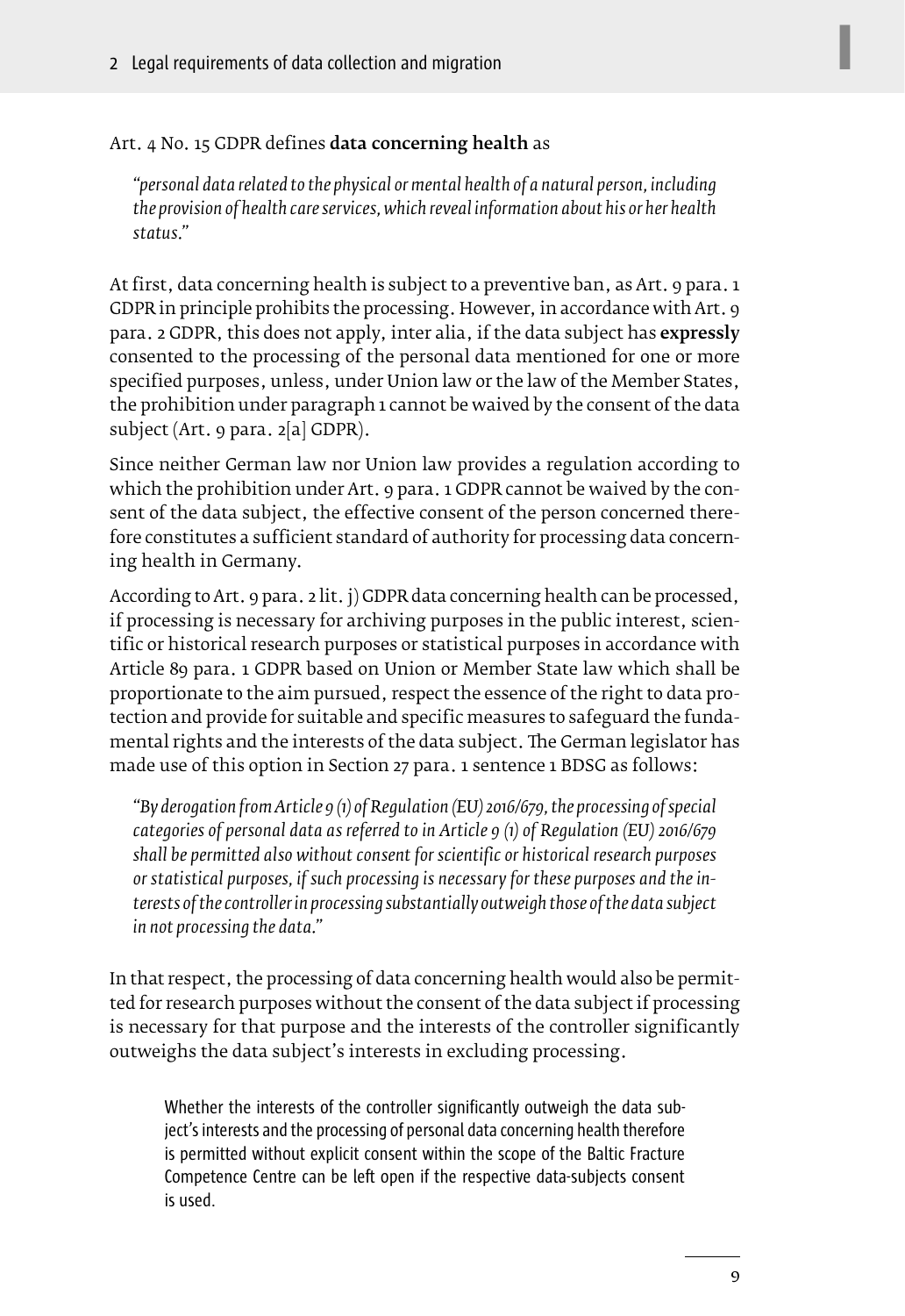Especially in a transnational context it is advisable to process data on the basis of a consent given explicitly instead of a statutory permission. Otherwise the legal basis may vary depending on the applicable law of each of the respective member states and, thus, lead to legal frictions.

#### **Requirements for an effective declaration of consent**

The requirements for an effective declaration of consent arise in particular from Art. 4 No. 11, Art. 7 GDPR. One of the main requirements is that consent must be informed. The scope of the necessary information is not specified in the GDPR. In particular, there are no guidelines on cases, such as consent to the transfer of data to other persons responsible within the scope of the GDPR.

However, further Information obligations are expressly regulated in Art. 12, 13, 14 GDPR. Art. 12 GDPR contains comprehensive information requirements. In particular, these include those according to Art. 13 and 14 GDPR.

According to Art. 13 GDPR, the controller must provide the following information at the time of the collection or before:

- $\blacksquare$  the identity and the contact details of the controller and, where applicable, of the controller's representative;
- $\blacksquare$  the contact details of the data protection officer, where applicable;
- the purposes of the processing for which the personal data are intended as well as the legal basis for the processing;
- where the processing is based on Article 6 para.  $1(f)$  GDPR, the legitimate interests pursued by the controller or by a third party;
- $\blacksquare$  the **recipients** or categories of recipients of the personal data, if any;
- where applicable, the fact that the controller intends to transfer personal data to a third country or international organisation and the existence or absence of an adequacy decision by the Commission, or in the case of transfers referred to in Article 46 or 47 GDPR, or Article 49 para. 1 subpara. 2 GDPR, reference to the appropriate or suitable safeguards and the means by which to obtain a copy of them or where they have been made available;
- the **period** for which the personal data will be stored, or if that is not possible, the criteria used to determine that period;
- existence of the **data subjects rights** to request from the controller access to and rectification or erasure of personal data or restriction of processing concerning the data subject and to object to processing as well as the right to data portability;
- $\blacksquare$  the right to lodge a complaint with a supervisory authority;
- whether the provision of personal data is a statutory or contractual requirement, or a requirement necessary to enter into a contract, as well as whether the data subject is obliged to provide the personal data and of the possible consequences of failure to provide such data;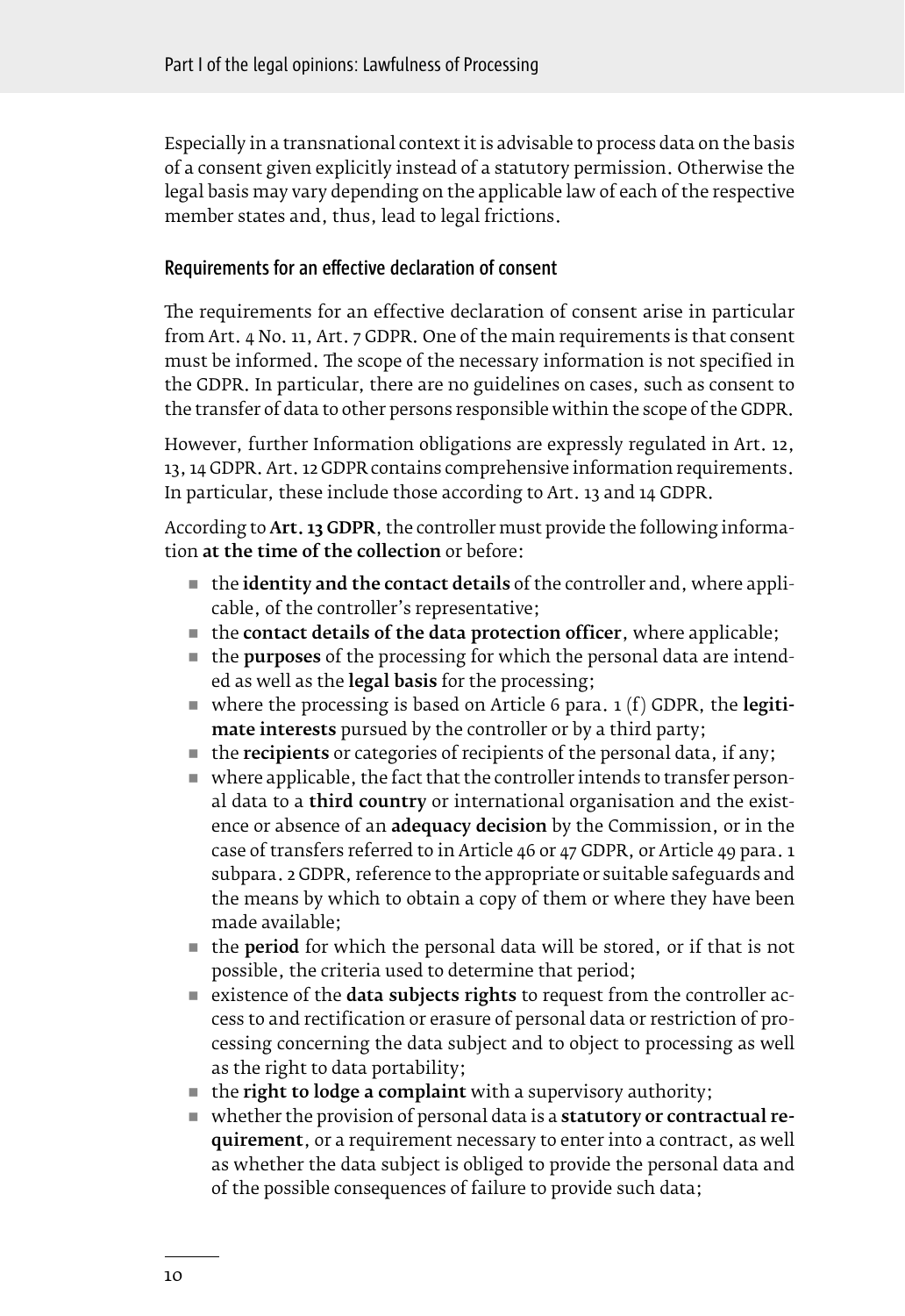- $\blacksquare$  the existence of the right to withdraw consent at any time, without affecting the lawfulness of processing based on consent before its withdrawal;
- $\blacksquare$  the existence of automated decision-making processes;
- in the case of planned further processing for another purpose, the information must again be made available in this regard.

Comparable information obligations follow from Art. 14 GDPR where personal data have not been obtained from the data subject. In this case, the following must also be pointed out:

- Category of personal data;
- $\blacksquare$  the source of the data.

In any case, the information must be provided within a reasonable period of time where personal data have not been obtained from the data subject and, if the data is to be used for communication with the data subject, at the latest at the time of the first communication. If a disclosure to another recipient is intended, the information must be provided at the latest at the time of disclosure.

In case of re-use for another purpose, the information must be made available again, respectively.

Excluded from the information requirements of Art. 14 para.  $1-4$  GDPR are cases in which the data subject already possesses the respective information, the provision of information turns out to be impossible or disproportionately complex, especially if processing for scientific research purposes would be impossible or seriously impaired as a result, the obtaining or disclosure of the data is expressly regulated by law or the personal data is protected by professional secrecy.

If data are used for different research questions, it will usually be assumed that these are different research projects for which the data are to be processed. In this case, consent to "areas" of research may be permissible (so-called "broad consent" in the context of research purposes).

The GDPR no longer requires written form. However, consent relating to the processing of special categories of personal data must be given explicitly (Art. 9 para. 2[a] GDPR). Furthermore, the controller must be able to demonstrate that the consent was obtained (Art. 7 para. 1 GDPR). It is therefore advisable to adhere to the written form.

The consent is withdrawable at any time. The withdrawal is effective for the future, but not for the past. The person concerned must be informed of this circumstance (Art. 7 para. 3, Art. 13 para. 2[c], Art. 14 para. 2 [d] GDPR).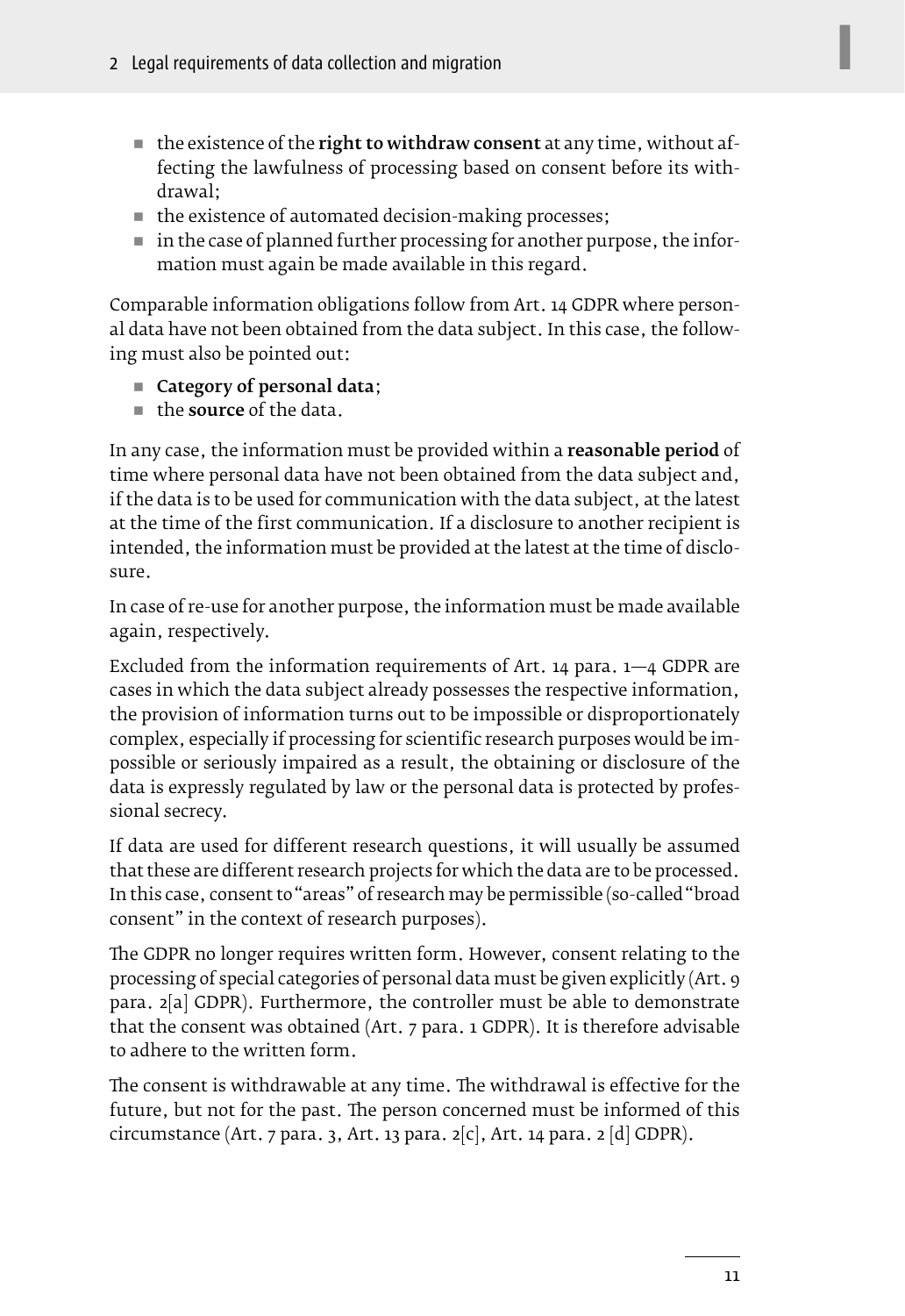#### **2.3.3 Admissibility of the processing of personal data according to the state data protection acts (LDSG)**

Deviating regulations can result from the state data protection law. As an example, the following state data protection laws will be discussed on the occasion of the BFCC project.

#### **Applicability of the State Data Protection Acts (LDSG)**

#### *LDSG Mecklenburg Western Pomerania (LDSG M-V)*

The LDSG M-V (from 22th of May 2018) applies according to Section 2 para. 1 LDSG M-V to authorities and public institutions and bodies of the state, the municipalities, the offices, the districts as well as for other legal persons under public law subject to the supervision of the state (public bodies). According to Section 2 para. 2 LDSG M-V, legal entities and other associations under private law that perform public administration tasks and in which one or more of the legal entities under public law mentioned in paragraph 1 are involved with an absolute majority of the shares or votes are also considered public bodies.

As a corporation of public law, the University Medicine Greifswald is a public body within the meaning of Section 2 para. 1 LDSG M-V.

It should be noted that the BDSG is also applicable to public bodies of the Federal States in accordance with Section 2 para. 5 sentence 2 BDSG (Section 27 para. 1 Sentence 1 No. 2 subpara. b) BDSG [old version]); however, on the condition that they participate in competition as public law company, implement the federal law and are not regulated by the data protection of the state law.

It seems questionable how the execution of federal law by the federal states under Art. 83ff. GG (execution as a separate matter or federal order administration) may entrust a public-law company undertaking offering services in competition with other private companies. In addition, all federal states have enacted data protection laws which provide for the applicability of the regulations on non-public bodies to public-law competitors (for example, Section 2 para. 5 LDSG M-V). Thus, Section 2 para. 5 sentence 2 BDSG-new loses its practical scope of application. The LDSG M-V is therefore applicable.

University clinics are organised under public law—it is one of their main tasks to research and teach. On the other hand, like any other hospital operated by a private institution, they treat patients and settle accounts with health insurance companies and statutory health insurances in accordance with the relevant regulations. Regarding municipal hospitals, it is assumed that these are public law competitors. As far as the treatment of patients is concerned, there is there is a strong indication that university hospitals should also be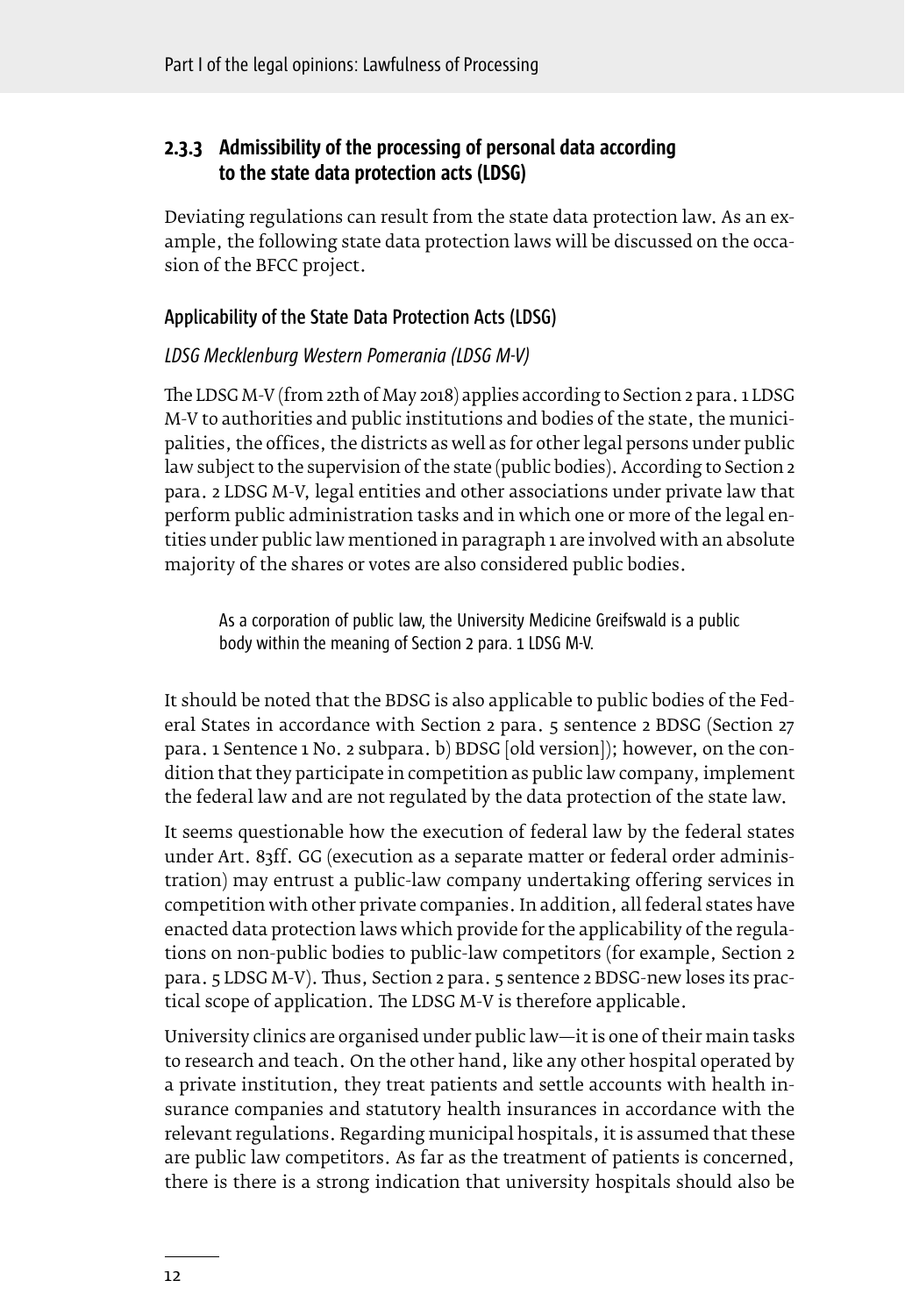classified as competitors, as they offer the same services. Therefore, the BDSG would be applicable. However, when it comes to research projects in university hospitals, this assessment is less certain.

It could well be argued, that the University Medicine Greifswald is not a publiclaw competition company. Threrefore the permissibility of the data transfers should be assessed in accordance with both the applicable LDSG and the BDSG.

#### *LDSG Schleswig-Holstein (LDSG S-H)*

The LDSG S-H is—like the LDSG M-V—also applicable to public bodies (Section 3 para. 1 Sentence 1 LDSG S-H), but contains a reference to the BDSG [old version] for public law competitors (Section 3 para. 2 No. 4 LDSG S-H). It can be referred to the comments on the LDSG M-V.

#### **Permissibility according to LDSG M-V**

As already stated, the data protection law is designed as a prohibition with reservation of permission. According to Section 9 para. 1 LDSG M-V, the processing of personal data relating to health without a consent is permitted for a specific research project, if the data subject's legitimate interests are not prejudiced by reason of the nature of the data, their disclosure or the way they are used, or if the public interest served by the research project substantially outweighs the legitimate interests of the data subject and the purpose of the research cannot be achieved by other means.

Section 9 para. 2 LDSG M-V states, that as soon as this is possible according to the research purpose, the data must be modified in such a way that the individual details of personal or factual circumstances can no longer be attributed to a specific or identifiable natural person or it can only be done with a disproportionate expenditure of time, cost and labour. Until then, the features, with which individual details about personal or factual circumstances can be assigned to an identified or identifiable natural person, must be stored separately. They are to be deleted as soon as the purpose of the research allows this.

According to jurisdiction of the BVerfG, research is a process based on scientific autonomy (methodology, systematics, evidence, verifiability, open criticism, willingness to review) for finding insights, their interpretation and their dissemination (BVerfGE 35, 112f.) Scientific research under Section 9 LDSG M-V has to be interpreted in the light of Art. 5 (3) Sentence 1 GG. According to this, "everything that can be regarded as a serious, planned attempt to ascertain the truth in terms of content and form" is scientific research (see Kühling/Buchner/Weichert DS-GVO Art. 9 marginal 128 with reference to BVerfGE 35, 112).

It is possible to outline scientific research based on different criteria and the question of whether a device dedicated to research, for example if a univer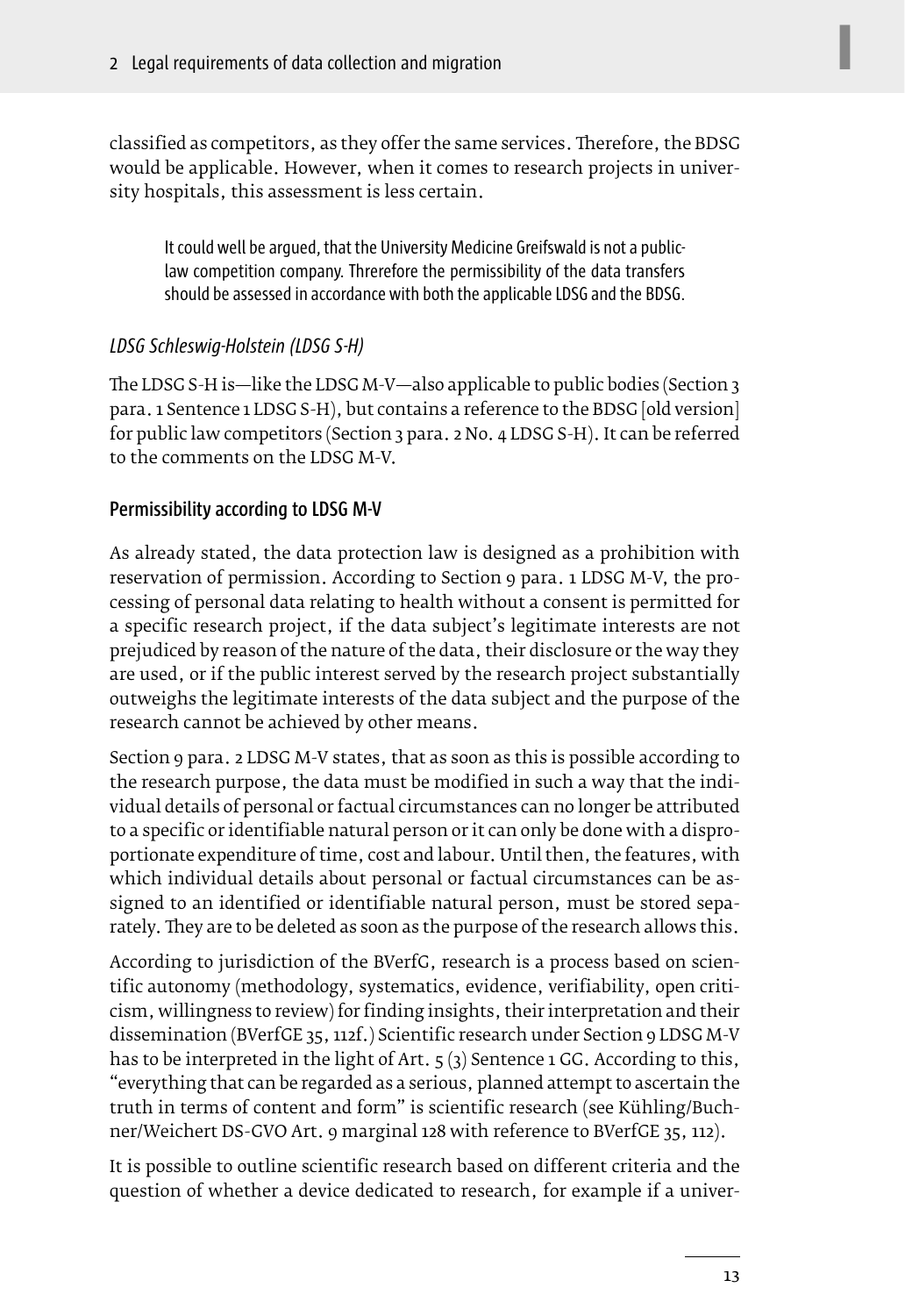sity pursues its activity, if certain scientific methods are used or the activity has the goal of gaining new insights. Today, however, it is recognised that the freedom of scholarship is an individual right of freedom (Maunz/Dürig/Scholz GG Art. 5 para. 3 marginal 82) and that the fundamental right is not confined to scientific professions or institutions and the guarantee of the working conditions of professionally operated science. The correctness of the methods and results is not important either, but only if a serious attempt is made to ascertain the truth (BVerfGE 90, 1).

Therefore, the central question is whether novel findings should be obtained, regardless of which institution and by which scientific methods. Accordingly, scientific research includes basic research and contract research in and for industry (Wagner NVwZ 1998, 1235 [1237]) as well as all matters of relevance to science, i.e. also preparatory and organisational measures that make scientific research possible in the first place (Maunz/Dürig/Scholz GG Art. 5 para. 3 marginal 157).

It is also apparent from the recitals of the GDPR that the processing of personal data for scientific research purposes must be interpreted in a broad sense. This will include processing for technical development, demonstration, basic research, applied research and privately funded research (Recital 159 GDPR). In addition, the objective set out in Article 179 AEUV to create a European research area is to be taken into account (Recital 159 DS-GO). Studies carried out in the public interest in the field of public health are also included. Moreover, public interest is not required (HK-DS-GVO/Kampert DS-GVO Art. 9, marginal 52).

The establishment of the Baltic Fracture Competence Centre as a fracture register is challenging in terms of data protection law against the background of the storage of particularly sensitive data concerning health. Nevertheless, the register is used for the conduct of research pilots and, therefore, for a specific scientific project.

#### **Permissibility according to LDSG Schleswig-Holstein**

Regarding the permissibility according to the LDSG S-H there are no special aspects and in this respect reference is made to the comments on permissibility according to the LDSG M-V.

## **2.3.4 Permissibility of data transfers according to social data protection law (SGB I and SGB X)**

#### **Relation of SGB I and SGB X**

The first book of the German Social Code (SGB I) determines the general provisions and introduces the individual social benefits and the responsible service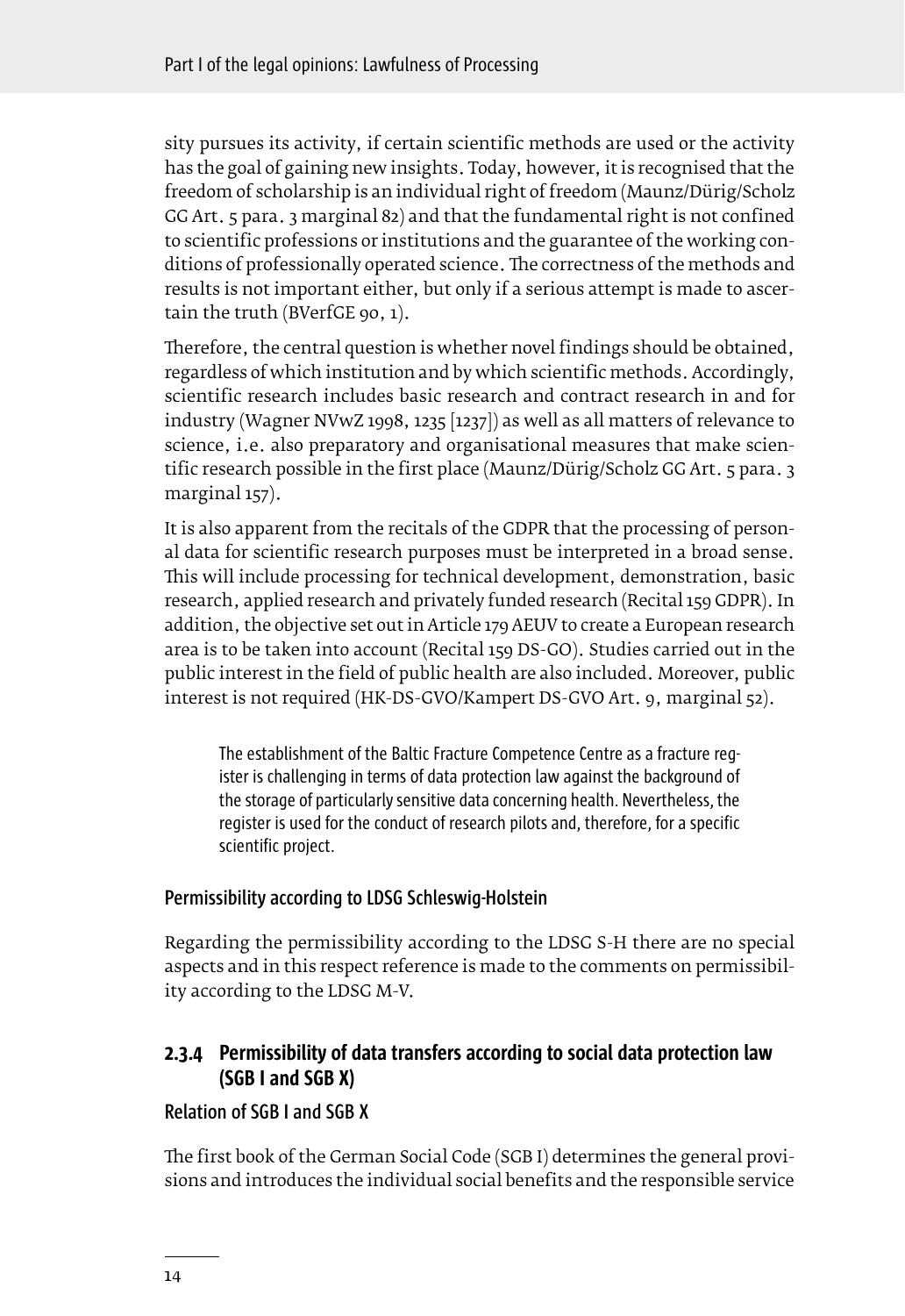providers. It also provides the general principles, including social secrecy, and the beneficiary's duties to cooperate.

The tenth book of the German Social Code (SGB X) provides the social administration procedures and social data protection law. It also regulates the cooperation of service providers and their relationships with third parties. In addition to the comprehensive regulations on the procedures, a major focus is on social data protection law.

#### **Social data**

In the present case, the permissibility of the data transactions does not follow out of the social data protection law according to Section 35 SGB I-new in connection with Section 67ff. SGB X-new, since no social data subject to social secrecy in the sense of Section 67 Abs. 2 S. 1 SGB X-new are available.

The law defines social data as personal data

*"which are collected, processed or used by a body mentioned in Section 35 of the First Book with regard to its tasks under this Code". (Section 67 para. 1 SGB X [old version] and correspondingly Section 67 para. 3 SGB X).*

Bodies according to Section 35 SGB I-new are essentially the service providers within the meaning of Section 12 SGB I as well as the bodies listed in detail in Section 35 (1) Sentence 4 SGB I-new. This does not include, for example, the service providers of the statutory health insurance. Hospitals, universities and other relevant bodies are therefore not subject to social secrecy and, therefore, do not process social data. Therefore, Sections 67ff. SGB X-new are in principle not applicable to them, which can also be concluded from a decision of the Federal Social Court of 10 December 2008. The court ambiguously stated that billing in the hands of service providers are social data (BSG, judgment of 10.12.2008—B 6 KA 37/07 R, marginal 30). However, in the same judgment, the BSG made it clear that social data protection law should not be applied to medical providers (BSG, judgment of 10.12.2008—B 6 KA 37/07 R, marginal 23).

## **2.3.5 Criminal and professional permissibility**

## **Section 203 German Criminal Code (StGB)**

Doctors and members of other medical professions, who require an education regulated by the state to practice the profession or make use of their professional title, are obliged to secrecy about what they have been entrusted with or become aware of in their capacity as a doctor. Medical secrecy applies both in hospitals as well as in private practice.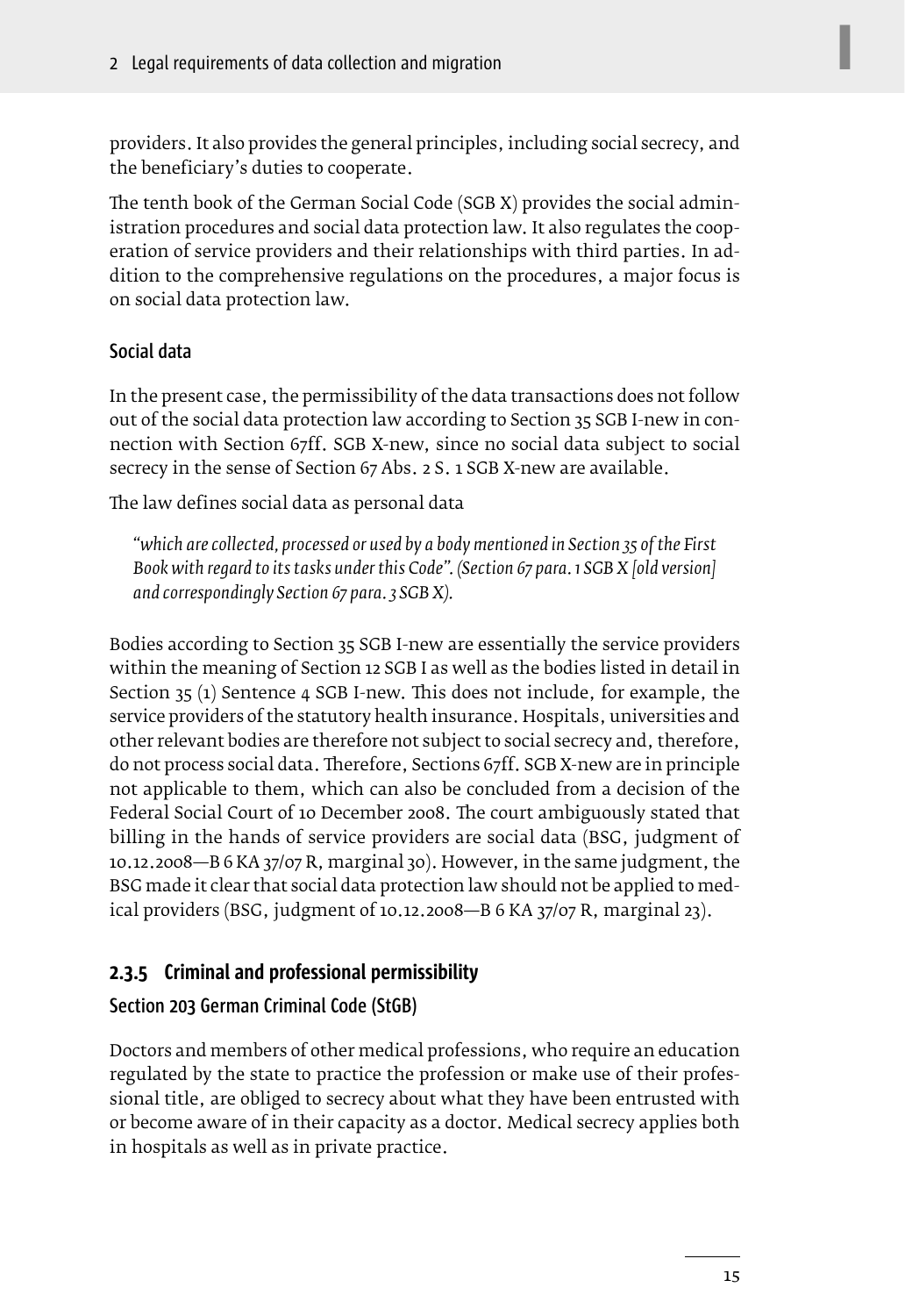Section 203 (1) StGB stipulates that the unauthorised disclosure of sensitive information, namely a secret belonging to the personal sphere of life that has been entrusted to or that has otherwise become known to a person in the capacity of a doctor or a member of another medical profession is to be punished with imprisonment for up to one year or a fine. Members of other medical professions with state-regulated training for example include medical assistants, nurses and medical-technical assistants.

Medical secrecy comprises facts and circumstances that are known only to a limited number of individuals and in whose confidentiality the person concerned has an objective interest, considering his or her particular situation. The courts (OLG Karlsruhe dated August 11, 2006, 14 U 45/04) and the legal literature predominantly assume that there is an interest in secrecy worthy of protection even for the patient's name and the fact that a doctor has been consulted at all. The relevant data are data concerning health (Art. 4 No. 15 GDPR), which fall within the scope of protection of Section 203 StGB.

According to Section 1 para. 2 s. 3 BDSG the obligation to maintain statutory secrecy obligations or professional or special official secrets that are not based on statutory regulations (including the Section 203 StGB) remains unaffected by the Data Protection regulations.

The revised Section 203 StGB that has taken effect on 09 November 2017—Section 203 (3) StGB—introduced a new set of requirements that allow the disclosure of foreign secrets under strict conditions.

According to Section 203 (3) sentence 1 StGB, it does not constitute a disclosure of the facts if the persons subject to confidentiality make secrets accessible to their assistants who work for them or to the persons who work for them in preparation for the profession. Hospital physician's assistants also include hospital administration employees who are directly involved in medical treatment. This applies, for example, to employees involved in collecting patient data for billing purposes. External persons, who are self-employed or are involved in the operation of a third party, do not fall under the term "assistants".

However, Section 203 (3) sentence 2 StGB stipulates that secret bearers may now disclose foreign secrets to other persons, who participate in their professional or official activities, insofar as this is necessary for the use of their services; the same applies to other participating persons if they themselves again make use of the services of other persons, who participate in the professional or official activities of the secret bearers (Section 203 [3] sentence 2 semisentence 2 StGB). Contrary to the prevailing interpretation of the term "assistant", the only aspect that is relevant for the newly introduced category of "other participating person" is that the person concerned participates in the professional or official actions of the person subject to confidentiality without being integrated into their sphere.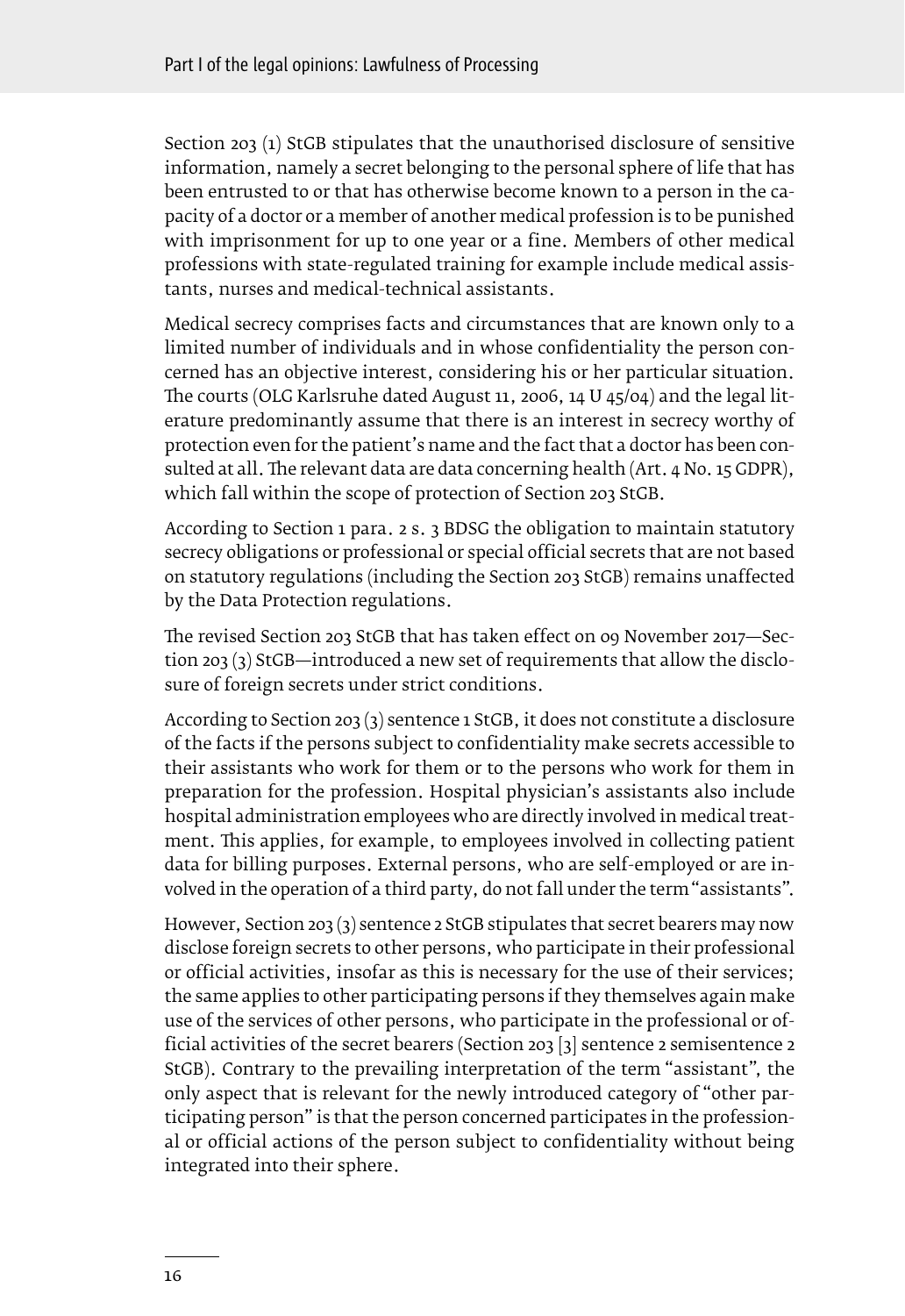Rather, the basis for participation may be a contractual relationship, possibly including multi-level contractual relationships (see Section 203 [3], sentence 2, semisentence 2). Such cooperation shall be deemed to exist where the person concerned is directly involved in the professional activity of the person subject to confidentiality, its preparation, implementation, evaluation and administration. Examples of this are paperwork, accounting, acceptance of telephone calls, file archiving and destruction, installation, operation, maintenance including remote maintenance—and adaptation of IT equipment, applications and systems of all kinds, provision of IT equipment and systems for the external storage of data and participation in the fulfilment of accounting and tax obligations of the person responsible for professional secrecy.

By mentioning the provision of systems for the external storage of data, the justification for the law explicitly addresses the storage of data of persons subject to confidentiality, such as doctors, in so-called cloud systems. This illustrates the extent to which the legislation reduces the protection of professional secrets.

Nevertheless, it should be noted that the Baltic Fracture Competence Centre is not to be regarded as a service provider in the sense of a data processor for a hospital and that the employees are therefore not considered to be "other persons" within the meaning of Sec. 203 (3) sentence 2 StGB. A disclosure to the Baltic Fracture Competence Centre is therefore not already authorized by law.

#### **Medical professional code**

In addition to the criminal offence of Section 203 StGB, the protection of medical secrecy is also subject to the medical professional codes of the medical associations in the federal states. In Mecklenburg Western Pomerania and Schleswig-Holstein, medical secrecy is regulated identically in wording in Section 9 of the Professional Code of the Medical Association of the Mecklenburg Western Pomerania and Section 9 of the Professional Code of the Medical Association of the Schleswig-Holstein (hereinafter referred to individually or jointly as "BO").

Section 9 (1) and (2) BO essentially repeats the prevailing opinion on the interpretation of Section 203 StGB. Section 9 (3) stipulates that the doctor must inform his employees about the duty of confidentiality and record this in writing.

Section 9 (4) BO regulates an important exemption from medical secrecy if the patient is treated by several doctors (simultaneously or consecutively). In these cases, the doctors should communicate with each other and write medical reports if the patient's consent is available or can be assumed.

Anyone who violates the duty of professional secrecy as a doctor is acting contrary to professional law and may within the framework of the enforcement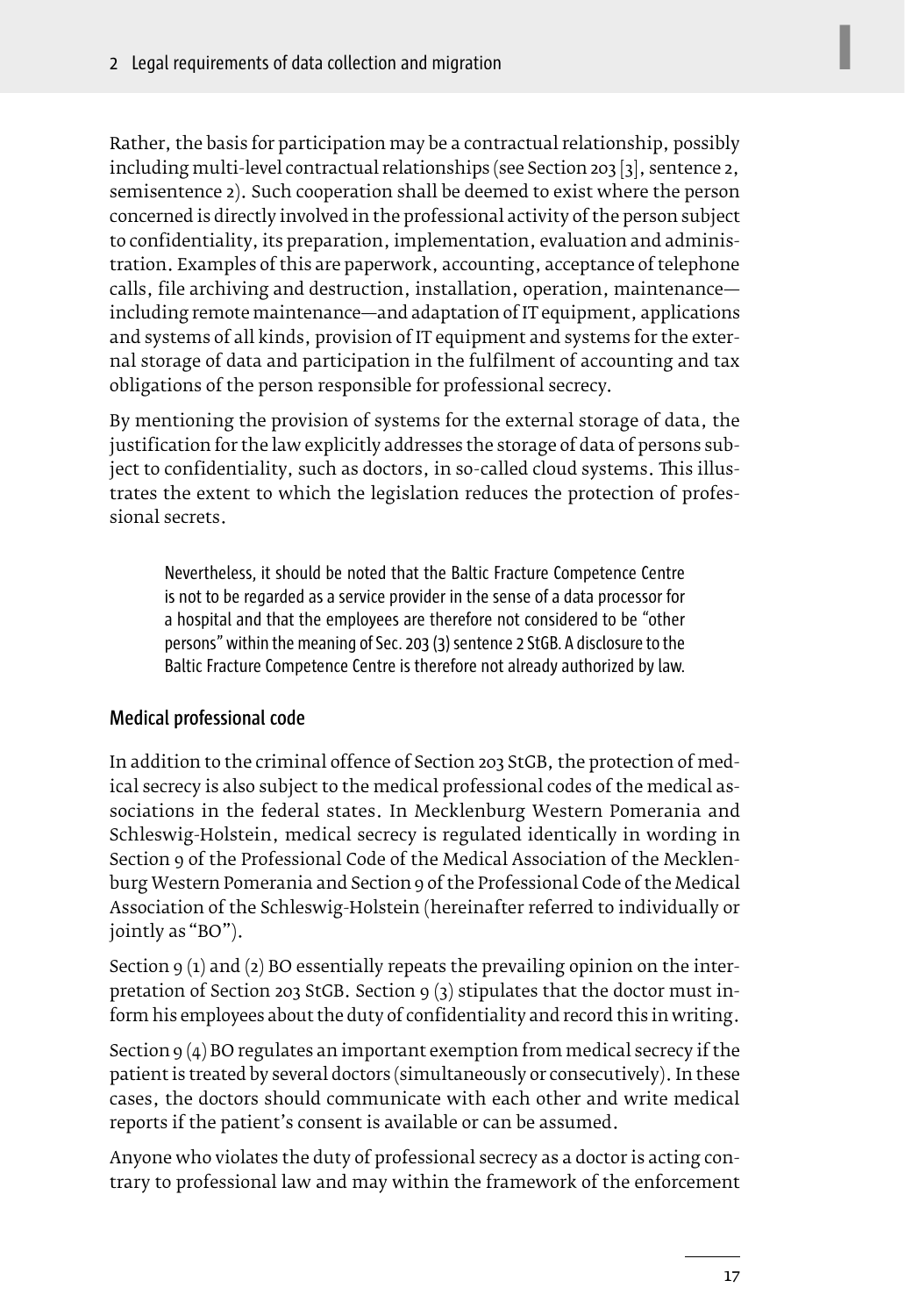of the professional code be sentenced before a professional court with a so called warning, a reprimand, a fine of up to EUR 50,000, a revocation of the active and passive chamber suffrage or to the finding that the accused is unworthy of exercising his profession. In the latter case, this will usually lead to the revocation of the professional license.

#### **Suppression of medical secrecy**

Only the unauthorised disclosure of patient secrets is prohibited. To date, four powers of disclosure have been developed in jurisprudence and literature, which enable doctors to legitimately disclose patient secrets: In addition to the express consent of the patient to be treated here, the right of disclosure may also result from a presumed consent of the patient, a statutory right of disclosure or a statutory right of disclosure and from the so-called balancing interest principle by weighting the affected legal interests.

To avoid any criminal liability, it is expressly recommended to obtain a sufficient written release from medical secrecy with regard to the transfer of data to the registry in form of an express consent of the person concerned. Generally, both criminal liability under Section 203 StGB, as well as a violation of Section 9 BO can be thereby eliminated. Although the consent does not have to be obtained in written form, it is particularly recommended with regards to evidential questions.

#### **Intermediate Results**

Patient data relevant to the Baltic Fracture Competence Centre are subject to medical secrecy.

Unauthorised disclosure is a violation of Section 203 StGB and Section 9 BO. Due to the extensive consequences, the consent by each patient must be obtained in the form of a release from the obligation to maintain confidentiality.

## **2.3.6 Processing**

Data protection law makes an exception to the requirement of the consent of the data subject with regard to the transmission of his personal data if a socalled order-data processing or, according to the new law, so-called processing exists. Processors are not considered "third parties" and processing is generally permitted without the need for additional permission.

According to Art. 4 No. 8 GDPR, the term processor is defined as

*"a natural or legal person, public authority, agency or other body which processes personal data on behalf of the controller".*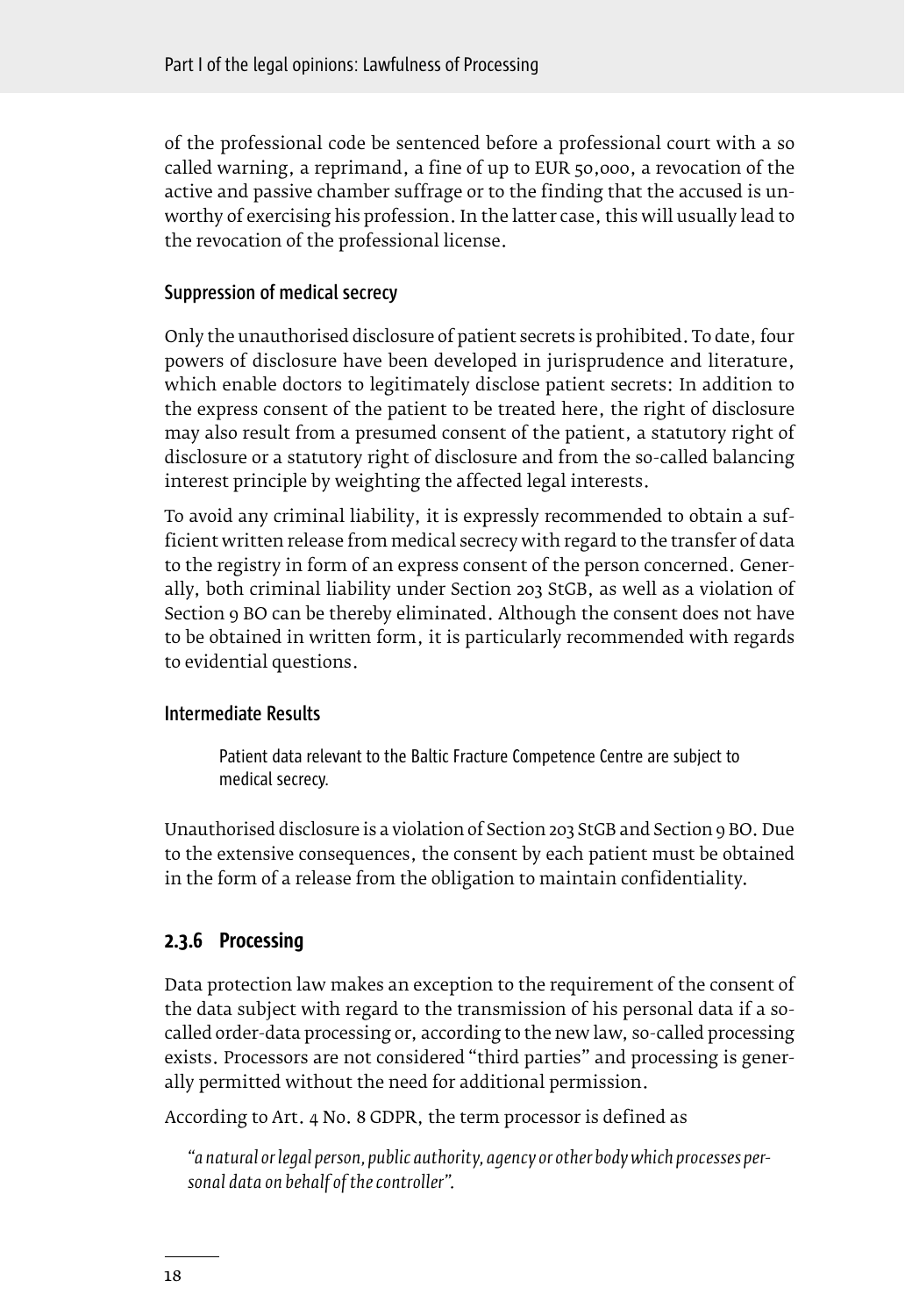Characteristic for the processing is a subordination of the processing to the purposes of the controller. Only the controller may dispose of it, while the processor acts independently, but exclusively in accordance to instructions. As soon as the processor determines or may determine the purpose because of deviating individual interests in the data, processing is inevitably ruled out. It must be the person responsible who is held accountable for the processing, which may result from an explicit legal assignment, from an implied competence or from factual influence. Regarding the means of processing, however, a certain scope for concretion on the part of the agent does not rule out processing.

The figure of processing is directly regulated in the GDPR. There is no exemption clause to divergent provisions in Member State law.

The discussion under the old legal situation about the demarcation between order data processing and the so-called transfer of functions is obsolete due to the new regulation of data protection law and the associated legal definition of both the processor and the controller.

If two bodies jointly determine the purpose and the means of processing, this relationship cannot constitute processing because the characteristic feature of subordination is missing (see above). Instead, both bodies are considered joint controllers within the meaning of Art. 26 GDPR.

Whether and to what extent the hospitals or agencies collecting data for the Baltic Fracture Competence Center are to be regarded as processors cannot be clearly answered and depends on the detailed relationship between the parties involved.

If one assumes that hospitals also pursue their own interest in the collection of personal data, processing should be ruled out (see Beck OK DatenschutzR/ Spoerr, DS-GVO Art. 28, marginal 19).

If processing can be assumed, the hospitals would not be classified as third parties in relation to the registry, so that the patient would not have to give his or her consent to data transfer between these bodies. But furthermore, according to Art. 28 (3) GDPR, a comprehensive contract between the processor and the controller would be required in order to bind him to the specifications of the controller. But even then, the hospital concerned should not transfer patients' data to the registry without the patient's permission, namely a release from medical secrecy.

In this context, it is highly recommended, which is also to be the safest way, to treat the data migrating bodies in relation to the registry not as a processor, but as a third party unbound by instructions, and to obtain the data protection consent in addition to the release from the medical secrecy obligation. It is therefore advisable to set out the relation and independence of all entities involved in order to clarify the legal situation in a cooperation document.